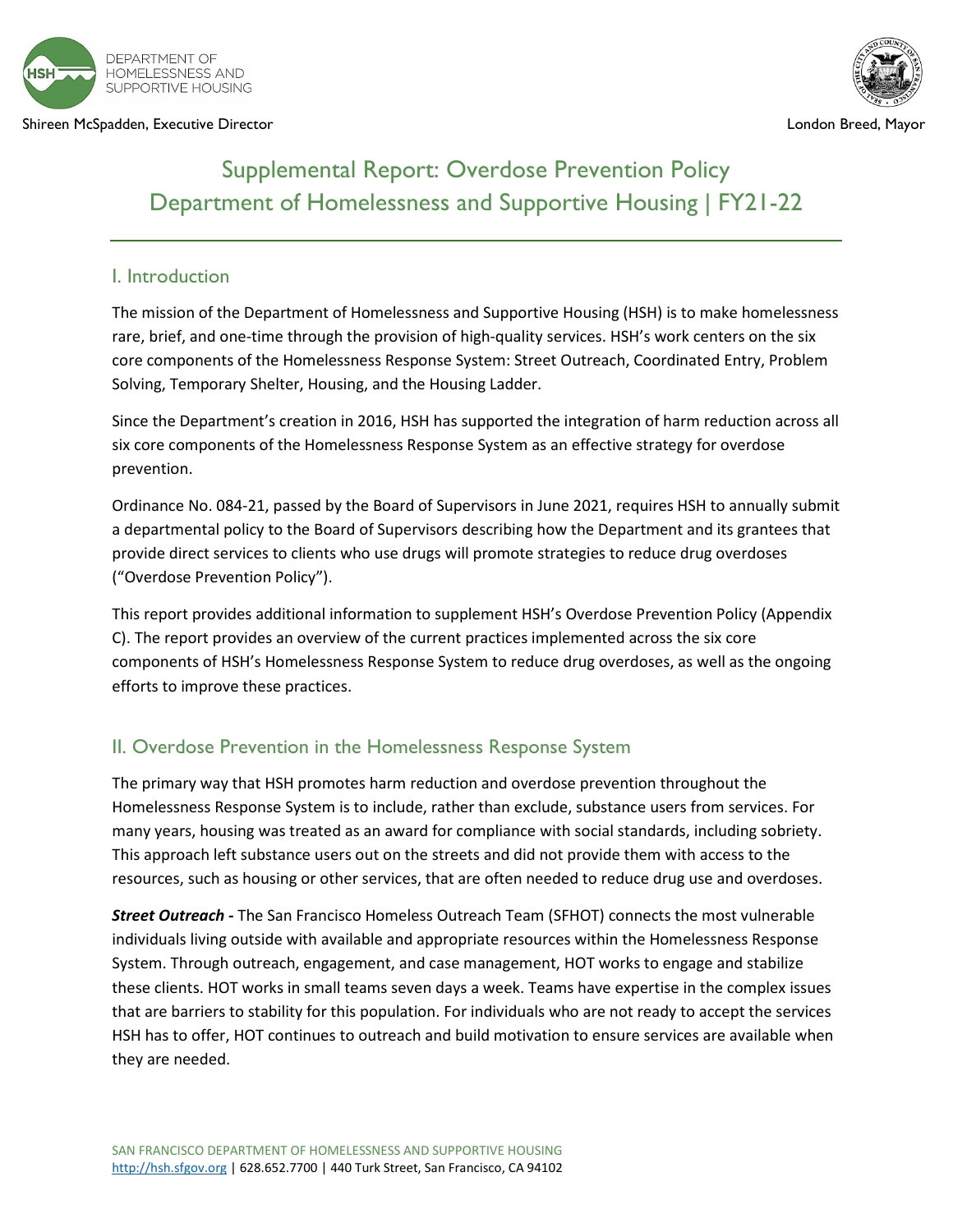SFHOT works collaboratively with the Department of Public Health's (DPH) Street Medicine team to address medical and behavioral health needs, using an individualized approach that includes wraparound services and promotes harm reduction and stability-based recovery. SFHOT actively partners with DPH Street Medicine and other DPH staff to provide appropriate referrals to drug treatment and harm reduction resources when clinically indicated.

Additional overdose prevention and harm reduction efforts that are actively applied through HSH's Street Outreach include:

- SFHOT staff always carry naloxone and maintain back-up stock in SFHOT vehicles.
- All SFHOT staff are required to participate in an Overdose Prevention training at least once annually.
	- o SFHOT receives training on Harm Reduction every May and Overdose Prevention every September. New staff have access to both trainings.
- SFHOT staff are trained in how to respond to and report incidents of overdose and overdose reversal.

*Coordinated Entry and Problem Solving -* Coordinated Entry (CE) is a consistent, community-wide process to match people experiencing homelessness to available community resources that are the best fit for their situation. This CE process covers San Francisco's entire geographic area. CE consists of physical access points, a standardized method to assess and prioritize persons needing assistance, and a streamlined process to rapidly connect people to a housing solution. All people experiencing homelessness in San Francisco that engage with CE complete a standardized assessment that considers the household's situation and, if applicable, prioritizes the household for housing placement based on vulnerability, barriers to housing, and chronicity of homelessness.

HSH's Coordinated Entry Assessment includes substance use disorder as one of the vulnerabilities used to determine housing need and eligibility for adults, families, and youth. We know that people who use substances are often some of the most vulnerable given the impact of substance use on physical and mental health. Through the stabilization that housing offers, these guests can both begin their permanent exit out of homelessness and have the support services needed to address substance use or abuse.

The most intensive housing interventions are provided to those people in highest need. Permanent housing programs—including Permanent Supportive Housing (PSH) and Rapid Rehousing (RRH)—fill vacancies from a community pool of Housing Referral Status households generated from the standard assessment process. The Coordinated Entry System of Record is the Online Navigation and Entry System (ONE), San Francisco's federally required Homeless Management and Information System (HMIS). The assessment is entered directly into ONE, and referrals to transitional and permanent housing are made through ONE. This coordinated process drastically reduces the burden on people experiencing homelessness, streamlining access to all resources in the Homelessness Response System.

Coordinated Entry Access Points are located throughout the City and operated by non-profit service providers. Access Points are the front door of the Homelessness Response System and engage

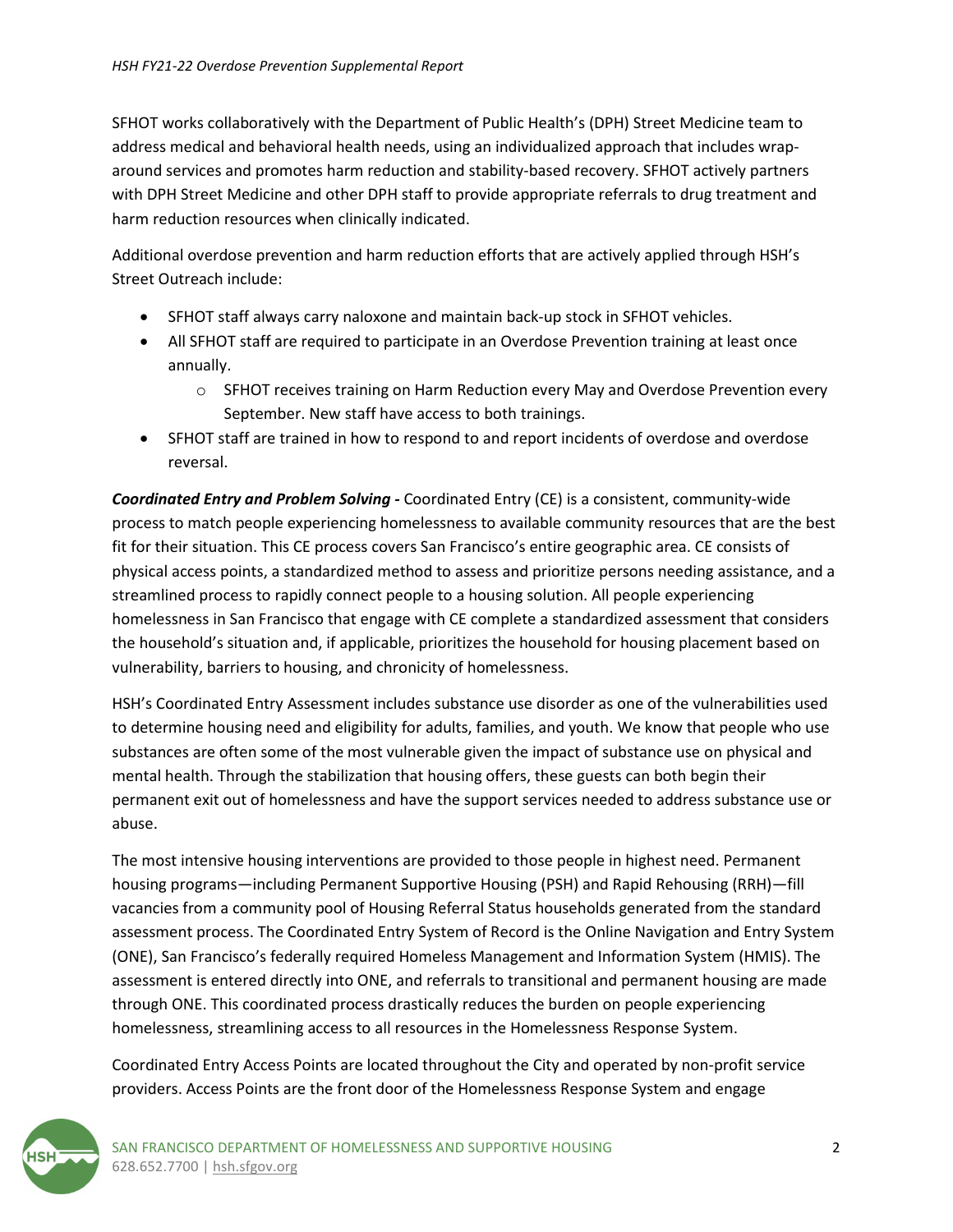households experiencing homelessness in Problem Solving services as well as housing assessment, prioritization, and referrals. Coordinated Entry Access Points serve adults, Transitional Age Youth, and families.

HSH and the San Francisco Local Homeless Coordinating Board (LHCB) have adopted Coordinated Entry Written Standards, which are public written policies for the Coordinated Entry process and Access Points in San Francisco. These standards include a commitment to Harm Reduction:

"*It is imperative that services be delivered in a respectful, appropriate manner. Best practices, such as strengths-based interviewing, trauma-informed care, and harm reduction, should be incorporated into all programs.*"

In addition to population-specific Access Points, HSH has partnered with DPH and Access Point service providers to offer mobile Access Point services at DPH residential treatment facilities. These mobile services support a two-way referral process between HSH and DPH programs for people experiencing homelessness. We look forward to continuing to deepen and expand these partnerships.

Overdose prevention and harm reduction efforts that are being actively applied at HSH's Coordinated Entry Access Points include:

- HSH regularly shares information and resources with Access Point providers, including:
	- o Harm reduction and drug treatment resources for clients.
	- o Harm reduction workshops hosted by HSH or other organizations to support provider staff.
	- o Technical assistance on harm reduction for grantee partners.
- Access Point service providers apply a harm reduction framework that includes making naloxone available at Access Points to staff and visitors.
- Most Access Point service providers have an Overdose Response Policy in place that provides guidance for staff on how to respond to and report overdoses or overdose reversals.

*Temporary Shelter* - HSH provides temporary places for people to stay while accessing other services to support an exit from homelessness. Shelters serve three primary populations: families, adults, and Transitional Age Youth (TAY). HSH offers a variety of programs within the Department's temporary shelter portfolio that include non-congregate shelter, congregate shelter, Navigation Centers, transitional housing, Safe Sleep, and Safe Parking. HSH-funded shelter programs do not exclude people using substances. Instead, programs seek to support and stabilize these guests through active harm reduction and overdose prevention practices.

Shelter service providers are deeply committed to implementing harm reduction practices and overdose prevention training. Providers have historically concentrated these efforts in shelter programs serving adults and youth. The 2022 implementation process of the HSH Overdose Prevention Policy will include expansion of current harm reduction and overdose prevention practices to the family shelter system.

Overdose prevention and harm reduction efforts that are being actively applied at adult and TAY Temporary Shelters include:

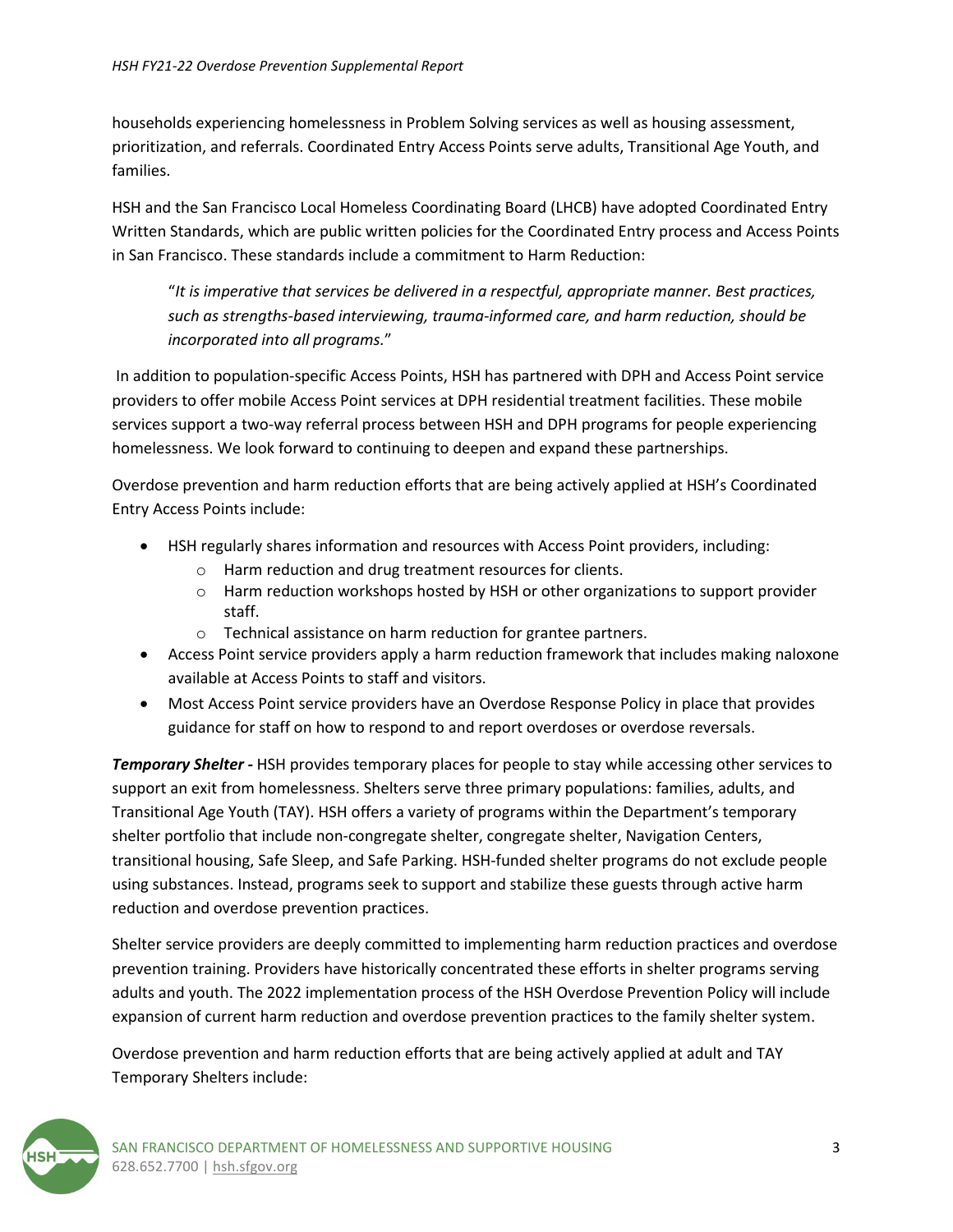- Adult and TAY shelter providers have Harm Reduction and Overdose Prevention Policies in place for their program(s)/facility(s) that are reviewed by HSH through regular site visits and annual program monitoring.
- All adult and TAY shelter programs are required to provide the following harm reduction resources:
	- o Access to naloxone (nasal and injectable).
	- o Sharp containers and harm reduction kits.
- Overdose prevention and response training is available for all shelter providers through a partnership through a DPH-contracted provider partner such as the DOPE Project and others.
- Adult and TAY shelters are required to have and visibly post onsite Overdose Response Instructions.

*Housing and Housing Ladder -* Housing provides permanent solutions to homelessness through subsidies and supportive services. HSH offers various types of housing for adults, families, and TAY. Program types include Permanent Supportive Housing, Rapid Rehousing, flexible housing subsidies and Housing Ladder.

HSH requires all housing providers to follow a Housing First, harm reduction approach. As part of this approach, all providers are required to have a harm reduction policy in place that includes the provision of appropriate staff trainings. HSH-funded housing providers are at the forefront of harm reduction within a Housing First model. Substance use is not a permittable reason to exclude someone from HSHfunded housing, nor is it a permittable cause for eviction. HSH leverages the support services provided to tenants through housing providers to reduce the harms associated with substance use and prevent future episodes of homelessness.

Overdose prevention and harm reduction efforts that are being actively applied at HSH-funded supportive housing include:

- Through a DPH-funded project, HSH is partnering with DPH and the DOPE Project to expand overdose prevention in Permanent Supportive Housing and SROs. DOPE is currently piloting various strategies at PSH sites, including naloxone dispensers, extensive training, "brave buttons" that provide the option for clients who are using substances to request a check-in, and resident engagement in overdose prevention response.
	- $\circ$  This partnership will support additional training resources for housing providers.
- Up-to-date harm reduction and drug treatment information is posted and shared with tenants regularly.
	- $\circ$  Support Services staff also provide one-on-one case management for tenants actively using substances and in need of support for treatment resources.
- Housing providers have clear policies in place for how staff should respond to an emergency, including what to do in response to an overdose.
- HSH regularly shares information and resources with housing providers, including:
	- o Harm reduction and drug treatment resources for clients.